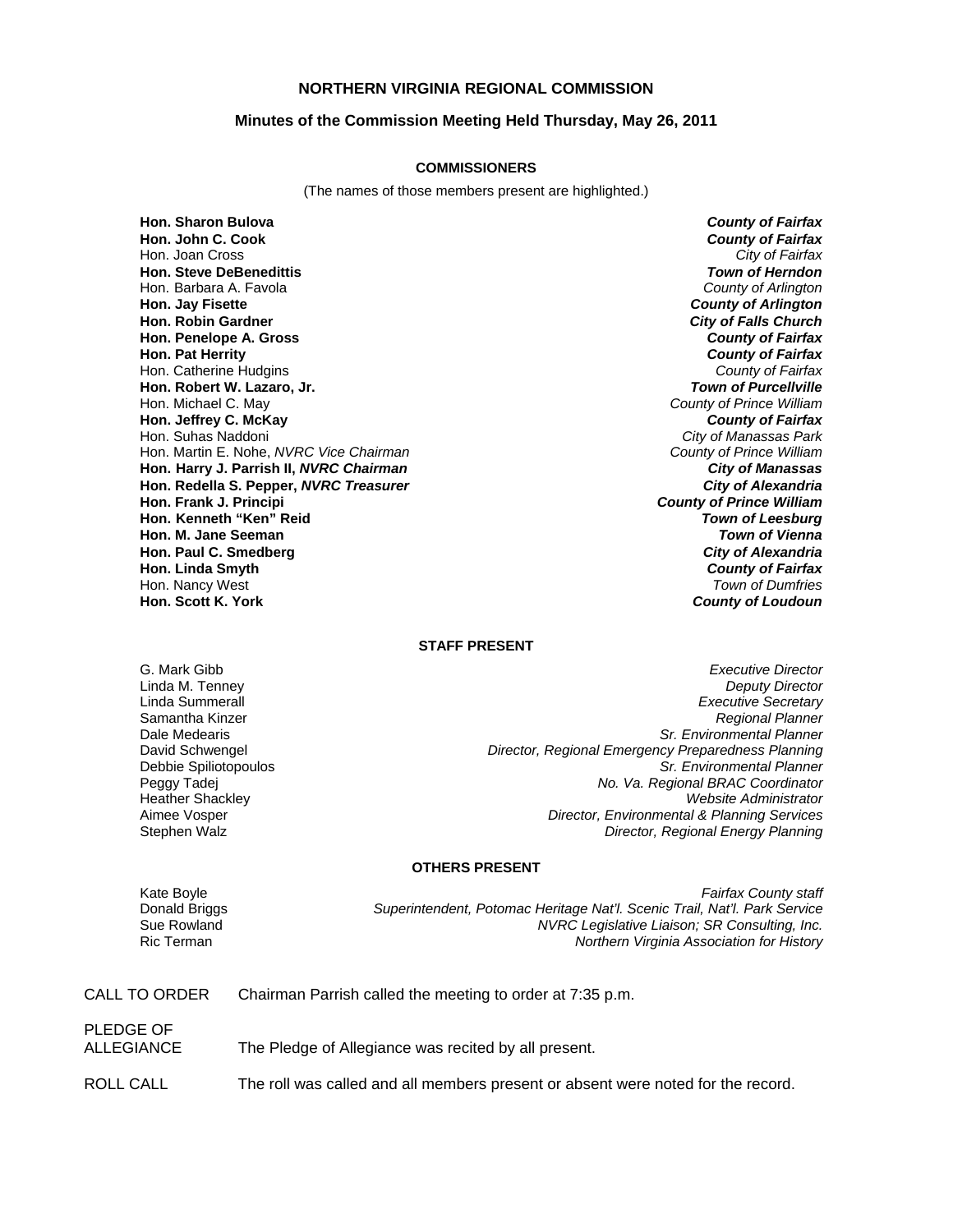| Summary Minutes of the Commission<br>May 26, 2011      |    |                                                                                                                                                                                                                                                                                                                                                                                                                             |
|--------------------------------------------------------|----|-----------------------------------------------------------------------------------------------------------------------------------------------------------------------------------------------------------------------------------------------------------------------------------------------------------------------------------------------------------------------------------------------------------------------------|
| Page 2<br>APPROVAL OF<br><b>MINUTES</b>                |    | Commissioner Pepper moved approval of the minutes of the April 28, 2011, meeting. The<br>motion was seconded and carried unanimously.                                                                                                                                                                                                                                                                                       |
| NPS/NVRC<br><b>PHNST</b>                               |    |                                                                                                                                                                                                                                                                                                                                                                                                                             |
| <b>PARTNERSHIP</b>                                     |    | Chairman Parrish welcomed Donald Briggs, Superintendent, Potomac Heritage National<br>Scenic Trail, National Park Service. Prior to his current position, Mr. Briggs managed<br>technical assistance, special studies and planning projects for the National Park Service in<br>the Mid-Atlantic States. He holds a B.S. in Natural Resources and masters in American<br>Studies and in Community and Regional Planning.    |
| <b>Donald Briggs</b>                                   |    | Mr. Briggs provided a brief overview of the history of the Potomac Heritage National Scenic<br>Trail (PHNST), a network of locally managed trails for recreation, transportation, health,<br>and education between the mouth of the Potomac River and the Allegheny Highlands. The<br>PHNST is one of 26 Congressionally designated scenic and historic trails in the National<br>Trails System.                            |
|                                                        |    | NVRC has been involved with the Potomac Heritage National Scenic Trail for over 15<br>years, since the trail's inception.                                                                                                                                                                                                                                                                                                   |
|                                                        |    | questions & answers Mr. Gibb thanked Mr. Briggs, adding it has taken a tremendous amount of local cooperation<br>to make this trail viable.                                                                                                                                                                                                                                                                                 |
|                                                        |    | Mr. Briggs confirmed that the Trail ends 1.5 miles outside Pittsburgh, with the extension to<br>the city planned for completion in September.                                                                                                                                                                                                                                                                               |
|                                                        |    | Commissioner Principi noted his district contains 8.5 miles of the Trail and ten projects.<br>The county is working with the Park Service to finish connecting the Trail within its borders.<br>He noted the trail runs through Occoquan, wildlife refuges, county and state parks, and<br>wetlands, adding it is complicated obtaining trail easements from private landowners.                                            |
|                                                        |    | CONSENT AGENDA Commissioner York moved approval of the Consent Agenda, consisting of the items<br>outlined below. The motion was seconded and carried.                                                                                                                                                                                                                                                                      |
|                                                        | А. | Financial reports for April 2011                                                                                                                                                                                                                                                                                                                                                                                            |
|                                                        | В. | Resolution No. P11-36: Authorization to Increase Line of Credit                                                                                                                                                                                                                                                                                                                                                             |
|                                                        | C. | Resolution No. P11-37: Authorization to Apply for Project Management of the Four Mile<br><b>Run Restoration Project</b>                                                                                                                                                                                                                                                                                                     |
|                                                        | D. | Resolution No. P11-38: Authorization to Submit Grant Proposals for Commuter Boat<br><b>Market Analysis</b>                                                                                                                                                                                                                                                                                                                  |
| <b>EXECUTIVE</b><br><b>DIRECTOR'S</b><br><b>REPORT</b> |    | Mr. Gibb distributed a copy of his report on:<br>Potomac Heritage Trails Workshop<br><b>Conservation Corridors Summit</b><br>NVRC Hosts Virginia-Germany Agreement Signing Ceremony<br>Northern Virginia Regional Water Supply Plan Update<br>Responding to Commissioner Gross, Mr. Gibb confirmed that staff is aware of need to<br>place the regional water supply plan on the agenda of the boards' and councils' public |
| <b>NOMINATING</b>                                      |    | hearings.                                                                                                                                                                                                                                                                                                                                                                                                                   |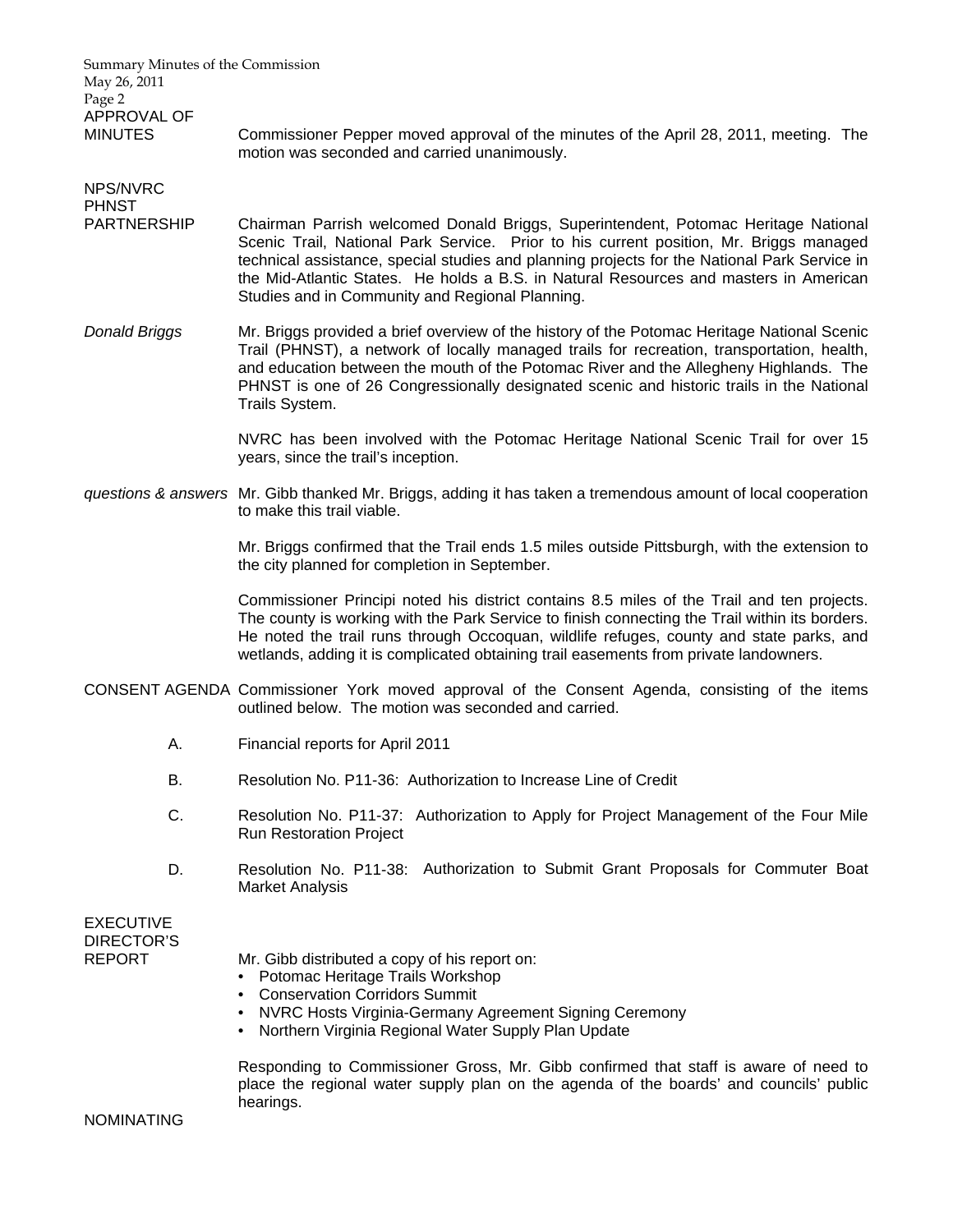Summary Minutes of the Commission May 26, 2011 Page 3

CMTE. REPORT Scott York, Chairman of the Nominating Committee, reported the slate of officers for election at the Commission's June 23 meeting:

> Martin E. Nohe (Prince William County) Chairman Robert W. Lazaro, Jr. (Town of Purcellville) Vice Chairman Redella S. Pepper (City of Alexandria) Treasurer

The floor was opened for additional nominations. Hearing none, Commissioner York moved that the floor be closed and the slate of officers as presented stand. The motion was seconded and carried unanimously.

## **REGIONAL**

ENERGY PLAN Stephen Walz, NVRC's Director of Regional Energy Planning, explained the goal of the regional plan is to knit together the local jurisdictions' energy plans and the work of MWCOG's Climate, Energy and Environment Policy Committee, and identify where regional action will add value.

> NVRC staff proposes to modify the Energy Task Force and Strategic Energy Plan proposal adopted in February to:

> • Convene a Technical Working Group of NVRC and local government staff for identification and coordination of information and regional actions, and use a standing NVRC Energy Committee for strategic direction.

> • Compile results of local energy use/greenhouse gas (GHG) inventories and fill in holes where inventories have not been completed in order to complete the Regional Energy Use/GHG Inventory.

> • Based on targets, goals and measures set by the Northern Virginia localities and the MWCOG committee, identify the short-term, mid-term (2020) and long-term (2050) energy use/GHG emissions reduction goals, targets and metrics being used to measure progress toward local and region-wide goals.

> • Identify goals, objectives and strategies for Northern Virginia that will be enhanced by regional action.

• Formalize a Regional Energy Strategy for Commission adoption.

Mr. Walz cited opportunities for regional action such as energy efficiency retrofit services, micro-grid development, and securing Dominion Power's solar demonstration project in Northern Virginia. Responding to Commissioner Gross, Mr. Walz said Dominion Power wants to site its demonstration project where it has supply distribution problems.

Several members expressed support of a strengthened NVRC Energy Committee, and Commissioner Fisette expressed support for a narrowed and refined focus of the regional plan: targeted actions that localities have identified with which they need help. Chairman Parrish concurred.

Commissioner Gross moved approval of the revised regional energy plan and a standing NVRC Energy Committee. The motion was seconded and unanimously adopted.

# NORTHERN

VIRGINIA BRAC Mr. Gibb explained that the committee is working well, with the base commanders providing monthly reports. Out of all of the areas in the country, Northern Virginia is the region most impacted by the 2005 BRAC, with 22,000 personnel being relocated in Northern Virginia. The committee has identified transportation and energy as crucial needs, with three to five years needed to provide the infrastructure improvements. The committee is developing short and long-term strategies and identifying public-private partnerships, such as the commuter ferry and dynamic ride-share. Mr. Gibb concluded by urging the members to begin preparing for the next round of BRAC, 2014-2015.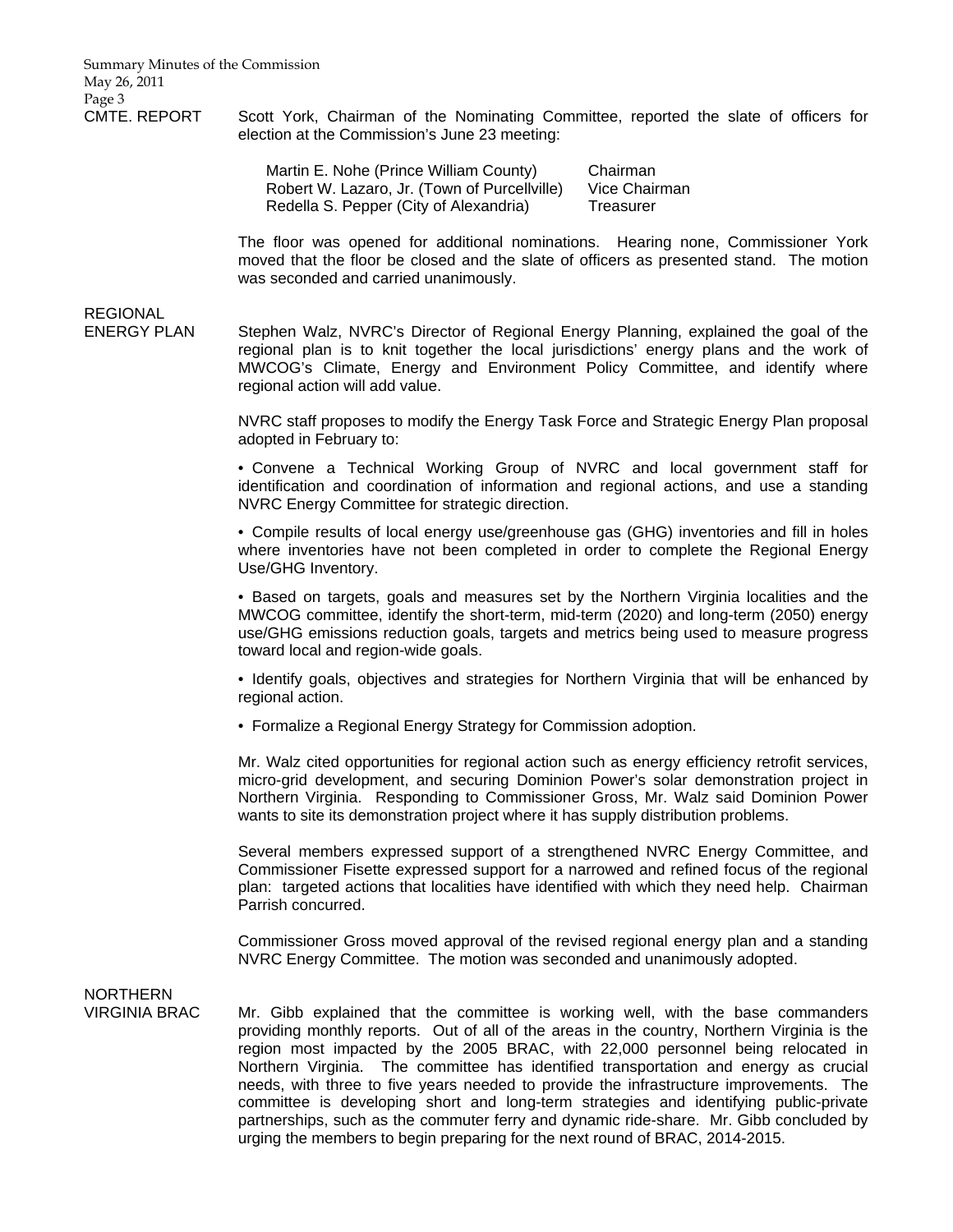Summary Minutes of the Commission May 26, 2011 Page 4

> Commissioner Gross added that the attendance of the base commanders has been extremely valuable, noting that they are interested in the greater community, not just their military base. Commissioner McKay reported that some of the Fairfax County Supervisors meet regularly with the Fort Belvoir command.

> Mr. Gibb added that Quantico Marine Corps Base is looking at a joint land use study and is talking with the George Washington Regional Commission and NVRC.

#### OTHER BUSINESS

#### • *Northern Virginia Association for History's Digital Map Proposal*

 Staff distributed Resolution No. P11-40: Authorization to Enter into Agreement with Northern Virginia Association of History. Mr. Gibb noted the Commission received a brief report on that group's digital map proposal last month.

 Commissioner Gross moved approval of Resolution No. P11-40, and the motion was seconded. Responding to Commissioner Gross's inquiries, Mr. Gibb said the history association is a nonprofit and would be the grant recipient; the funding decision should be made within a few months. The resolution was unanimously adopted.

 • *Resolution No. P11-39: NVRC Supports Local Jurisdictions' Call for Eliminating the Project Labor Agreement on Phase II of the Dulles Rail Project* Commissioner DeBenedittis noted he raised this issue last month, since a Project Labor Agreement (PLA) could substantially increase the project's cost, and agreed to prepare a resolution for consideration at this meeting. Commissioner Fisette asked if any NVRC staff work was done on the resolution and was told it was submitted as received earlier in the week from the Town of Herndon. He then inquired if anyone had asked MWAA why a PLA was used in Phase I.

 Commissioner Bulova distributed a substitute resolution, noting she had already shared it with Commissioner DeBenedittis. She said a voluntary PLA is being used in Phase I, which means there is latitude for construction companies to use it where it works; approximately 52 percent of Phase I is under a voluntary PLA. Those construction companies credit the PLA with helping to keep the project on schedule and foster workplace safety. The MWAA Board has indicated that there has to be a mandated PLA for Phase II. In talking with the unions, she was told they are happy with the voluntary PLA used in Phase I and would like it for Phase II.

 Commissioner York said the additional \$300 million in labor costs stated in the original resolution was supplied from the construction industry; a mandatory PLA can increase labors costs by 10-20 percent. If a mandatory PLA is enacted there are firms in Loudoun that will not submit bids. Discussion ensued whether or not MWAA will use a mandatory or a voluntary PLA. Commissioner Herrity reported he spoke with an MWAA board member who said it is a mandatory PLA. He pointed out that the Wilson Bridge project had a mandatory PLA and the first and only bid came in 78 percent over the state's cost estimate; the PLA was removed and the project broken down and it came in under the state's cost estimate. Commissioner Herrity echoed concern that Virginia firms will not bid if a mandatory PLA is in place; further, there are questions of legality of a mandatory PLA in Virginia. Commissioner Reid said he spoke with an official with Dulles Transit Partners and was told Phase II of Dulles Rail will have a mandatory PLA. Commissioner Cook commented that a mandatory PLA favors construction firms headquartered in D.C. and Maryland; the cost needs to be brought down so Phase II can be built. "The greater point is the more bodies that put pressure on the Airports Authority the better chance we have of forcing them to be more responsible in the oversight of this project, and the more responsible they are the better shot we have of pulling this thing off and making it happen."

 Commissioner Bulova discussed the value engineering as outlined in the April 18 letter to the MWAA Chairman, and moved adoption of her substitute resolution. The motion was